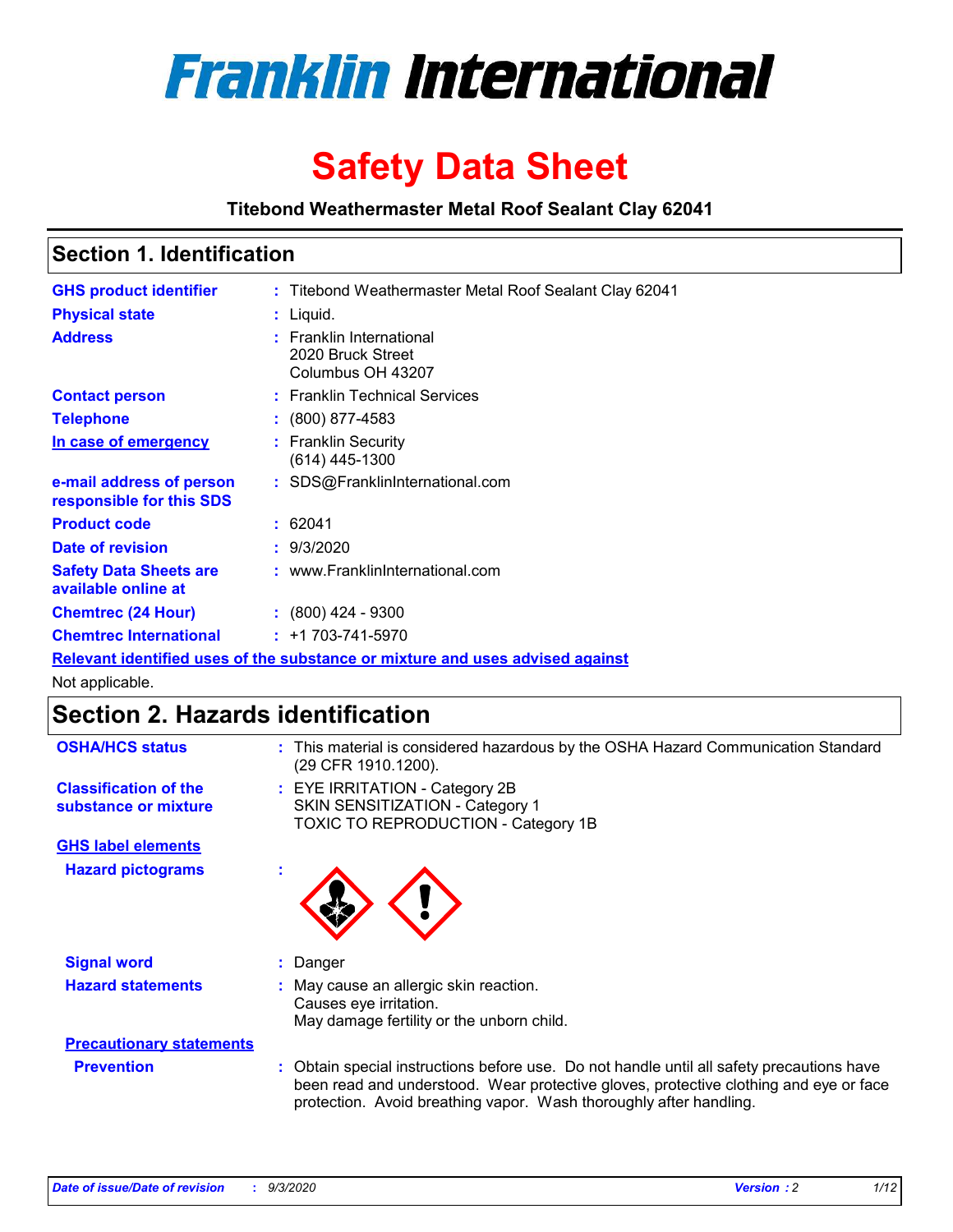### **Section 2. Hazards identification**

| <b>Response</b>                            | : IF exposed or concerned: Get medical advice or attention. Wash contaminated clothing<br>before reuse. IF ON SKIN: Wash with plenty of water. IF IN EYES: Rinse cautiously<br>with water for several minutes. Remove contact lenses, if present and easy to do.<br>Continue rinsing. If eye irritation persists: Get medical advice or attention. |
|--------------------------------------------|----------------------------------------------------------------------------------------------------------------------------------------------------------------------------------------------------------------------------------------------------------------------------------------------------------------------------------------------------|
| <b>Storage</b>                             | : Store locked up.                                                                                                                                                                                                                                                                                                                                 |
| <b>Disposal</b>                            | : Dispose of contents and container in accordance with all local, regional, national and<br>international regulations.                                                                                                                                                                                                                             |
| <b>Hazards not otherwise</b><br>classified | : Product generates methanol during cure.                                                                                                                                                                                                                                                                                                          |

# **Section 3. Composition/information on ingredients**

| <b>Substance/mixture</b> |  | : Mixture |
|--------------------------|--|-----------|
|--------------------------|--|-----------|

| <b>Ingredient name</b>       | $\frac{9}{6}$ | <b>CAS number</b> |
|------------------------------|---------------|-------------------|
| 3-aminopropyltriethoxysilane | ≤3            | 919-30-2          |
| Dibutyltin dilaurate         | ∣≤0.3         | 77-58-7           |

Any concentration shown as a range is to protect confidentiality or is due to batch variation.

**There are no additional ingredients present which, within the current knowledge of the supplier and in the concentrations applicable, are classified as hazardous to health or the environment and hence require reporting in this section.**

**Occupational exposure limits, if available, are listed in Section 8.**

### **Section 4. First aid measures**

| <b>Description of necessary first aid measures</b> |                                                                                                                                                                                                                                                                                                                                                                                                                                                                                                                                                                                                                                                                                                                                                                           |
|----------------------------------------------------|---------------------------------------------------------------------------------------------------------------------------------------------------------------------------------------------------------------------------------------------------------------------------------------------------------------------------------------------------------------------------------------------------------------------------------------------------------------------------------------------------------------------------------------------------------------------------------------------------------------------------------------------------------------------------------------------------------------------------------------------------------------------------|
| <b>Eye contact</b>                                 | : Immediately flush eyes with plenty of water, occasionally lifting the upper and lower<br>eyelids. Check for and remove any contact lenses. Continue to rinse for at least 10<br>minutes. If irritation persists, get medical attention.                                                                                                                                                                                                                                                                                                                                                                                                                                                                                                                                 |
| <b>Inhalation</b>                                  | : Remove victim to fresh air and keep at rest in a position comfortable for breathing. If<br>not breathing, if breathing is irregular or if respiratory arrest occurs, provide artificial<br>respiration or oxygen by trained personnel. It may be dangerous to the person providing<br>aid to give mouth-to-mouth resuscitation. Get medical attention. If unconscious, place<br>in recovery position and get medical attention immediately. Maintain an open airway.<br>Loosen tight clothing such as a collar, tie, belt or waistband. In case of inhalation of<br>decomposition products in a fire, symptoms may be delayed. The exposed person may<br>need to be kept under medical surveillance for 48 hours.                                                       |
| <b>Skin contact</b>                                | : Wash with plenty of soap and water. Remove contaminated clothing and shoes. Wash<br>contaminated clothing thoroughly with water before removing it, or wear gloves.<br>Continue to rinse for at least 10 minutes. Get medical attention. In the event of any<br>complaints or symptoms, avoid further exposure. Wash clothing before reuse. Clean<br>shoes thoroughly before reuse.                                                                                                                                                                                                                                                                                                                                                                                     |
| <b>Ingestion</b>                                   | : Wash out mouth with water. Remove dentures if any. Remove victim to fresh air and<br>keep at rest in a position comfortable for breathing. If material has been swallowed and<br>the exposed person is conscious, give small quantities of water to drink. Stop if the<br>exposed person feels sick as vomiting may be dangerous. Do not induce vomiting<br>unless directed to do so by medical personnel. If vomiting occurs, the head should be<br>kept low so that vomit does not enter the lungs. Get medical attention. Never give<br>anything by mouth to an unconscious person. If unconscious, place in recovery position<br>and get medical attention immediately. Maintain an open airway. Loosen tight clothing<br>such as a collar, tie, belt or waistband. |
| Most important symptoms/effects, acute and delayed |                                                                                                                                                                                                                                                                                                                                                                                                                                                                                                                                                                                                                                                                                                                                                                           |
| <b>Potential acute health effects</b>              |                                                                                                                                                                                                                                                                                                                                                                                                                                                                                                                                                                                                                                                                                                                                                                           |
| <b>Eye contact</b>                                 | : May cause eye irritation.                                                                                                                                                                                                                                                                                                                                                                                                                                                                                                                                                                                                                                                                                                                                               |
| <b>Inhalation</b>                                  | : No known significant effects or critical hazards.                                                                                                                                                                                                                                                                                                                                                                                                                                                                                                                                                                                                                                                                                                                       |
|                                                    |                                                                                                                                                                                                                                                                                                                                                                                                                                                                                                                                                                                                                                                                                                                                                                           |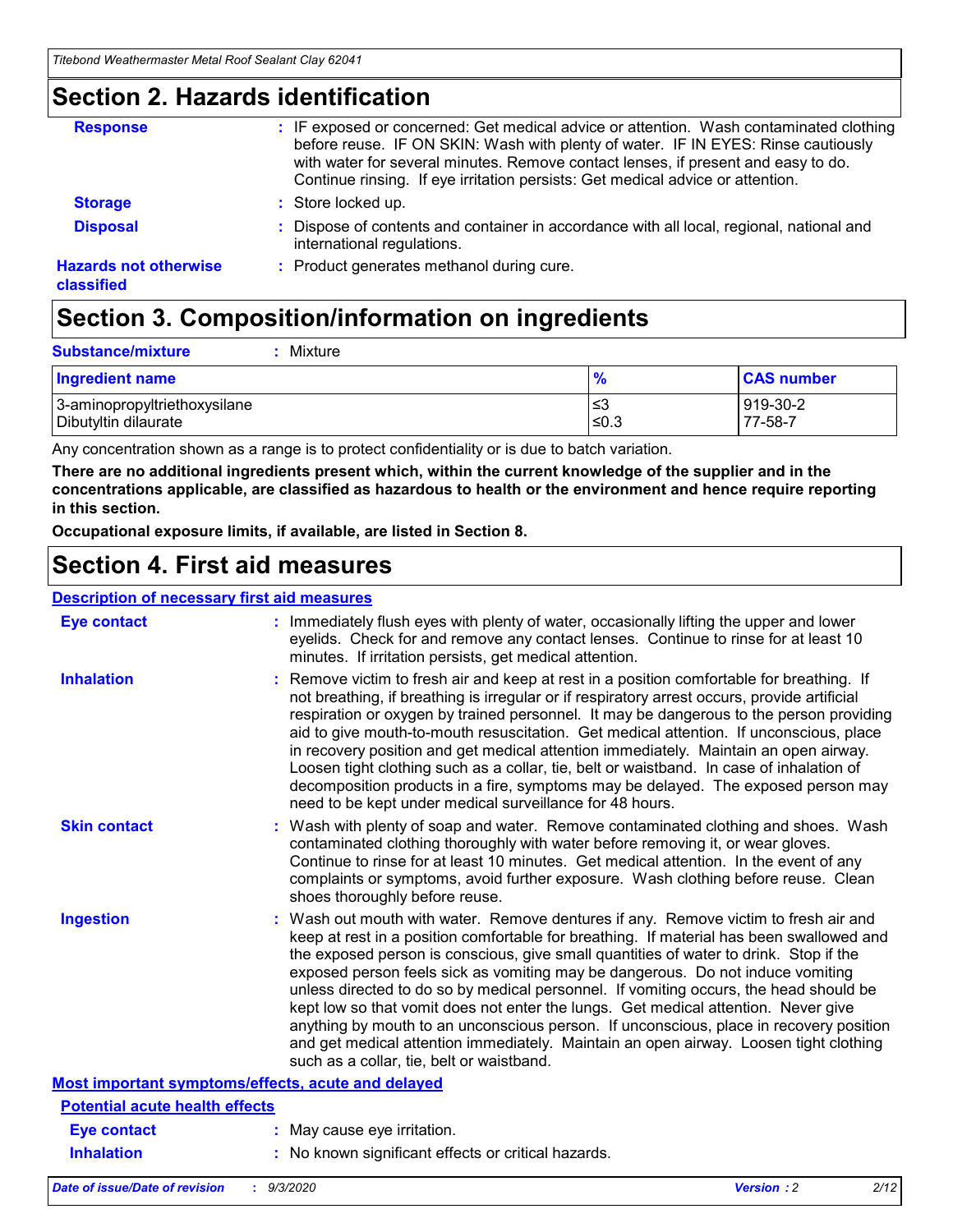| <u>Hiebonu wealnemiasier MetarKoor Sealant Clay 6204 r</u> |                                                                                                                                                                                                                                                                                                                                                                                                               |
|------------------------------------------------------------|---------------------------------------------------------------------------------------------------------------------------------------------------------------------------------------------------------------------------------------------------------------------------------------------------------------------------------------------------------------------------------------------------------------|
| <b>Section 4. First aid measures</b>                       |                                                                                                                                                                                                                                                                                                                                                                                                               |
| <b>Skin contact</b>                                        | : May cause skin irritation.                                                                                                                                                                                                                                                                                                                                                                                  |
| <b>Ingestion</b>                                           | : No known significant effects or critical hazards.                                                                                                                                                                                                                                                                                                                                                           |
| <b>Over-exposure signs/symptoms</b>                        |                                                                                                                                                                                                                                                                                                                                                                                                               |
| <b>Eye contact</b>                                         | : Adverse symptoms may include the following:<br>irritation<br>watering<br>redness                                                                                                                                                                                                                                                                                                                            |
| <b>Inhalation</b>                                          | : Adverse symptoms may include the following:<br>reduced fetal weight<br>increase in fetal deaths<br>skeletal malformations                                                                                                                                                                                                                                                                                   |
| <b>Skin contact</b>                                        | : Adverse symptoms may include the following:<br>irritation<br>redness<br>reduced fetal weight<br>increase in fetal deaths<br>skeletal malformations                                                                                                                                                                                                                                                          |
| <b>Ingestion</b>                                           | : Adverse symptoms may include the following:<br>reduced fetal weight<br>increase in fetal deaths<br>skeletal malformations                                                                                                                                                                                                                                                                                   |
|                                                            | Indication of immediate medical attention and special treatment needed, if necessary                                                                                                                                                                                                                                                                                                                          |
| <b>Notes to physician</b>                                  | : In case of inhalation of decomposition products in a fire, symptoms may be delayed.<br>The exposed person may need to be kept under medical surveillance for 48 hours.                                                                                                                                                                                                                                      |
| <b>Specific treatments</b>                                 | : No specific treatment.                                                                                                                                                                                                                                                                                                                                                                                      |
| <b>Protection of first-aiders</b>                          | No action shall be taken involving any personal risk or without suitable training. If it is<br>suspected that fumes are still present, the rescuer should wear an appropriate mask or<br>self-contained breathing apparatus. It may be dangerous to the person providing aid to<br>give mouth-to-mouth resuscitation. Wash contaminated clothing thoroughly with water<br>before removing it, or wear gloves. |
| See toxicological information (Section 11)                 |                                                                                                                                                                                                                                                                                                                                                                                                               |

# **Section 5. Fire-fighting measures**

| <b>Extinguishing media</b>                               |                                                                                                                                                                                                     |
|----------------------------------------------------------|-----------------------------------------------------------------------------------------------------------------------------------------------------------------------------------------------------|
| <b>Suitable extinguishing</b><br>media                   | : Use an extinguishing agent suitable for the surrounding fire.                                                                                                                                     |
| <b>Unsuitable extinguishing</b><br>media                 | : None known.                                                                                                                                                                                       |
| <b>Specific hazards arising</b><br>from the chemical     | : In a fire or if heated, a pressure increase will occur and the container may burst.                                                                                                               |
| <b>Hazardous thermal</b><br>decomposition products       | Decomposition products may include the following materials:<br>carbon dioxide<br>carbon monoxide<br>nitrogen oxides<br>metal oxide/oxides                                                           |
| <b>Special protective actions</b><br>for fire-fighters   | : Promptly isolate the scene by removing all persons from the vicinity of the incident if<br>there is a fire. No action shall be taken involving any personal risk or without suitable<br>training. |
| <b>Special protective</b><br>equipment for fire-fighters | Fire-fighters should wear appropriate protective equipment and self-contained breathing<br>apparatus (SCBA) with a full face-piece operated in positive pressure mode.                              |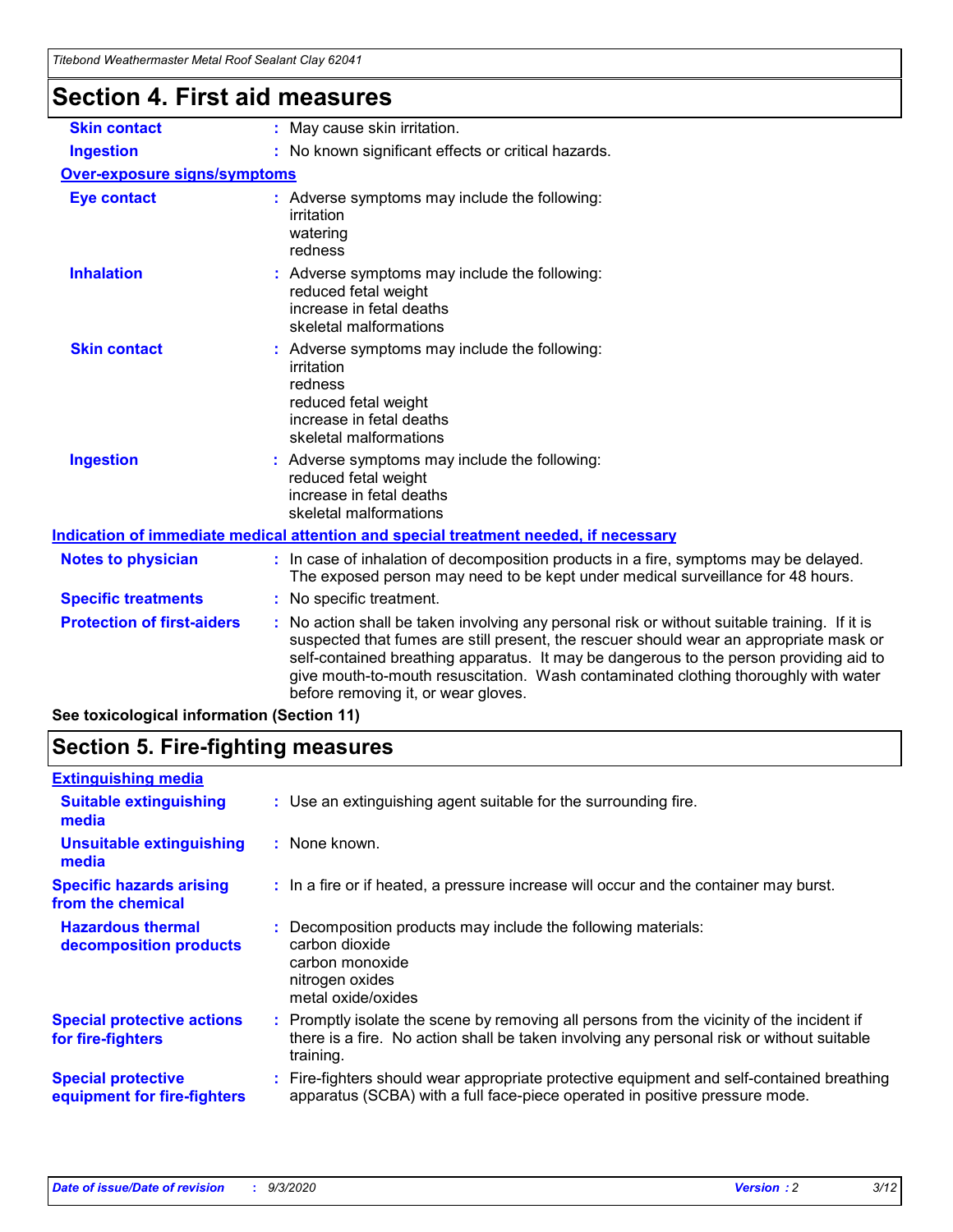### **Section 6. Accidental release measures**

|                                                              | Personal precautions, protective equipment and emergency procedures                                                                                                                                                                                                                                                                                                                                                                                                                                                                                                                                                                                                                                          |  |  |  |
|--------------------------------------------------------------|--------------------------------------------------------------------------------------------------------------------------------------------------------------------------------------------------------------------------------------------------------------------------------------------------------------------------------------------------------------------------------------------------------------------------------------------------------------------------------------------------------------------------------------------------------------------------------------------------------------------------------------------------------------------------------------------------------------|--|--|--|
| For non-emergency<br>personnel                               | : No action shall be taken involving any personal risk or without suitable training.<br>Evacuate surrounding areas. Keep unnecessary and unprotected personnel from<br>entering. Do not touch or walk through spilled material. Avoid breathing vapor or mist.<br>Provide adequate ventilation. Wear appropriate respirator when ventilation is<br>inadequate. Put on appropriate personal protective equipment.                                                                                                                                                                                                                                                                                             |  |  |  |
| For emergency responders                                     | : If specialized clothing is required to deal with the spillage, take note of any information in<br>Section 8 on suitable and unsuitable materials. See also the information in "For non-<br>emergency personnel".                                                                                                                                                                                                                                                                                                                                                                                                                                                                                           |  |  |  |
| <b>Environmental precautions</b>                             | : Avoid dispersal of spilled material and runoff and contact with soil, waterways, drains<br>and sewers. Inform the relevant authorities if the product has caused environmental<br>pollution (sewers, waterways, soil or air).                                                                                                                                                                                                                                                                                                                                                                                                                                                                              |  |  |  |
| <b>Methods and materials for containment and cleaning up</b> |                                                                                                                                                                                                                                                                                                                                                                                                                                                                                                                                                                                                                                                                                                              |  |  |  |
| <b>Small spill</b>                                           | : Stop leak if without risk. Move containers from spill area. Dilute with water and mop up<br>if water-soluble. Alternatively, or if water-insoluble, absorb with an inert dry material and<br>place in an appropriate waste disposal container. Dispose of via a licensed waste<br>disposal contractor.                                                                                                                                                                                                                                                                                                                                                                                                     |  |  |  |
| <b>Large spill</b>                                           | : Stop leak if without risk. Move containers from spill area. Approach release from<br>upwind. Prevent entry into sewers, water courses, basements or confined areas. Wash<br>spillages into an effluent treatment plant or proceed as follows. Contain and collect<br>spillage with non-combustible, absorbent material e.g. sand, earth, vermiculite or<br>diatomaceous earth and place in container for disposal according to local regulations<br>(see Section 13). Dispose of via a licensed waste disposal contractor. Contaminated<br>absorbent material may pose the same hazard as the spilled product. Note: see<br>Section 1 for emergency contact information and Section 13 for waste disposal. |  |  |  |

### **Section 7. Handling and storage**

#### **Precautions for safe handling**

| <b>Protective measures</b>                                                       | : Put on appropriate personal protective equipment (see Section 8). Persons with a<br>history of skin sensitization problems should not be employed in any process in which<br>this product is used. Avoid exposure - obtain special instructions before use. Avoid<br>exposure during pregnancy. Do not handle until all safety precautions have been read<br>and understood. Do not get in eyes or on skin or clothing. Do not ingest. Avoid<br>breathing vapor or mist. If during normal use the material presents a respiratory hazard,<br>use only with adequate ventilation or wear appropriate respirator. Keep in the original<br>container or an approved alternative made from a compatible material, kept tightly<br>closed when not in use. Empty containers retain product residue and can be hazardous.<br>Do not reuse container. |
|----------------------------------------------------------------------------------|--------------------------------------------------------------------------------------------------------------------------------------------------------------------------------------------------------------------------------------------------------------------------------------------------------------------------------------------------------------------------------------------------------------------------------------------------------------------------------------------------------------------------------------------------------------------------------------------------------------------------------------------------------------------------------------------------------------------------------------------------------------------------------------------------------------------------------------------------|
| <b>Advice on general</b><br>occupational hygiene                                 | : Eating, drinking and smoking should be prohibited in areas where this material is<br>handled, stored and processed. Workers should wash hands and face before eating,<br>drinking and smoking. Remove contaminated clothing and protective equipment before<br>entering eating areas. See also Section 8 for additional information on hygiene<br>measures.                                                                                                                                                                                                                                                                                                                                                                                                                                                                                    |
| <b>Conditions for safe storage,</b><br>including any<br><i>incompatibilities</i> | Store between the following temperatures: 0 to $120^{\circ}$ C (32 to $248^{\circ}$ F). Store in<br>accordance with local regulations. Store in original container protected from direct<br>sunlight in a dry, cool and well-ventilated area, away from incompatible materials (see<br>Section 10) and food and drink. Store locked up. Keep container tightly closed and<br>sealed until ready for use. Containers that have been opened must be carefully<br>resealed and kept upright to prevent leakage. Do not store in unlabeled containers.<br>Use appropriate containment to avoid environmental contamination. See Section 10 for<br>incompatible materials before handling or use.                                                                                                                                                     |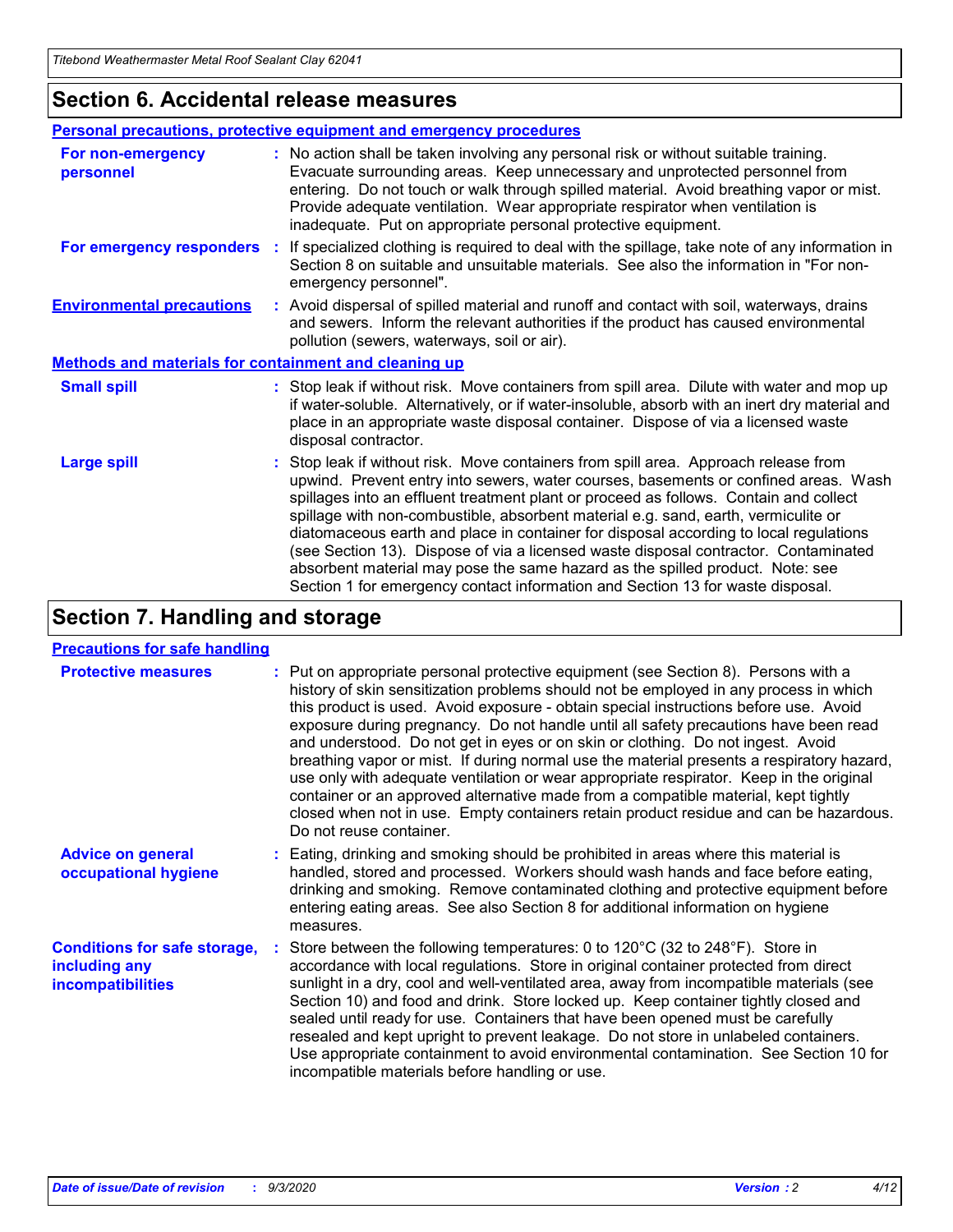# **Section 8. Exposure controls/personal protection**

#### **Control parameters**

#### **Occupational exposure limits**

| <b>Ingredient name</b>                               |    |                        | <b>Exposure limits</b>                                                                                                                                                                                                                                                                                                                                                                                                                                                                                                                                                                                                 |
|------------------------------------------------------|----|------------------------|------------------------------------------------------------------------------------------------------------------------------------------------------------------------------------------------------------------------------------------------------------------------------------------------------------------------------------------------------------------------------------------------------------------------------------------------------------------------------------------------------------------------------------------------------------------------------------------------------------------------|
| 3-aminopropyltriethoxysilane<br>Dibutyltin dilaurate |    |                        | None.<br>ACGIH TLV (United States, 3/2020). Absorbed through skin.<br>Notes: as Sn<br>TWA: $0.1 \text{ mg/m}^3$ , (as Sn) 8 hours.<br>STEL: 0.2 mg/m <sup>3</sup> , (as Sn) 15 minutes.<br>NIOSH REL (United States, 10/2016). Absorbed through skin.<br>Notes: as Sn<br>TWA: 0.1 mg/m <sup>3</sup> , (as Sn) 10 hours.<br>OSHA PEL (United States, 5/2018). Notes: as Sn<br>TWA: $0.1 \text{ mg/m}^3$ , (as Sn) 8 hours.<br>OSHA PEL 1989 (United States, 3/1989). Absorbed through skin.<br>Notes: measured as Sn<br>TWA: 0.1 mg/m <sup>3</sup> , (measured as Sn) 8 hours. Form: Organic                            |
| <b>Appropriate engineering</b><br>controls           |    |                        | : If user operations generate dust, fumes, gas, vapor or mist, use process enclosures,<br>local exhaust ventilation or other engineering controls to keep worker exposure to<br>airborne contaminants below any recommended or statutory limits.                                                                                                                                                                                                                                                                                                                                                                       |
| <b>Environmental exposure</b><br><b>controls</b>     |    |                        | Emissions from ventilation or work process equipment should be checked to ensure<br>they comply with the requirements of environmental protection legislation. In some<br>cases, fume scrubbers, filters or engineering modifications to the process equipment<br>will be necessary to reduce emissions to acceptable levels.                                                                                                                                                                                                                                                                                          |
| <b>Individual protection measures</b>                |    |                        |                                                                                                                                                                                                                                                                                                                                                                                                                                                                                                                                                                                                                        |
| <b>Hygiene measures</b>                              |    |                        | : Wash hands, forearms and face thoroughly after handling chemical products, before<br>eating, smoking and using the lavatory and at the end of the working period.<br>Appropriate techniques should be used to remove potentially contaminated clothing.<br>Contaminated work clothing should not be allowed out of the workplace. Wash<br>contaminated clothing before reusing. Ensure that eyewash stations and safety<br>showers are close to the workstation location.                                                                                                                                            |
| <b>Eye/face protection</b>                           |    |                        | Safety eyewear complying with an approved standard should be used when a risk<br>assessment indicates this is necessary to avoid exposure to liquid splashes, mists,<br>gases or dusts. If contact is possible, the following protection should be worn, unless<br>the assessment indicates a higher degree of protection: chemical splash goggles.                                                                                                                                                                                                                                                                    |
| <b>Skin protection</b>                               |    |                        |                                                                                                                                                                                                                                                                                                                                                                                                                                                                                                                                                                                                                        |
| <b>Hand protection</b>                               |    |                        | : Chemical-resistant, impervious gloves complying with an approved standard should be<br>worn at all times when handling chemical products if a risk assessment indicates this is<br>necessary. Considering the parameters specified by the glove manufacturer, check<br>during use that the gloves are still retaining their protective properties. It should be<br>noted that the time to breakthrough for any glove material may be different for different<br>glove manufacturers. In the case of mixtures, consisting of several substances, the<br>protection time of the gloves cannot be accurately estimated. |
| <b>Body protection</b>                               |    | handling this product. | Personal protective equipment for the body should be selected based on the task being<br>performed and the risks involved and should be approved by a specialist before                                                                                                                                                                                                                                                                                                                                                                                                                                                |
| <b>Other skin protection</b>                         |    |                        | Appropriate footwear and any additional skin protection measures should be selected<br>based on the task being performed and the risks involved and should be approved by a<br>specialist before handling this product.                                                                                                                                                                                                                                                                                                                                                                                                |
| <b>Respiratory protection</b>                        | ÷. | aspects of use.        | Based on the hazard and potential for exposure, select a respirator that meets the<br>appropriate standard or certification. Respirators must be used according to a<br>respiratory protection program to ensure proper fitting, training, and other important                                                                                                                                                                                                                                                                                                                                                         |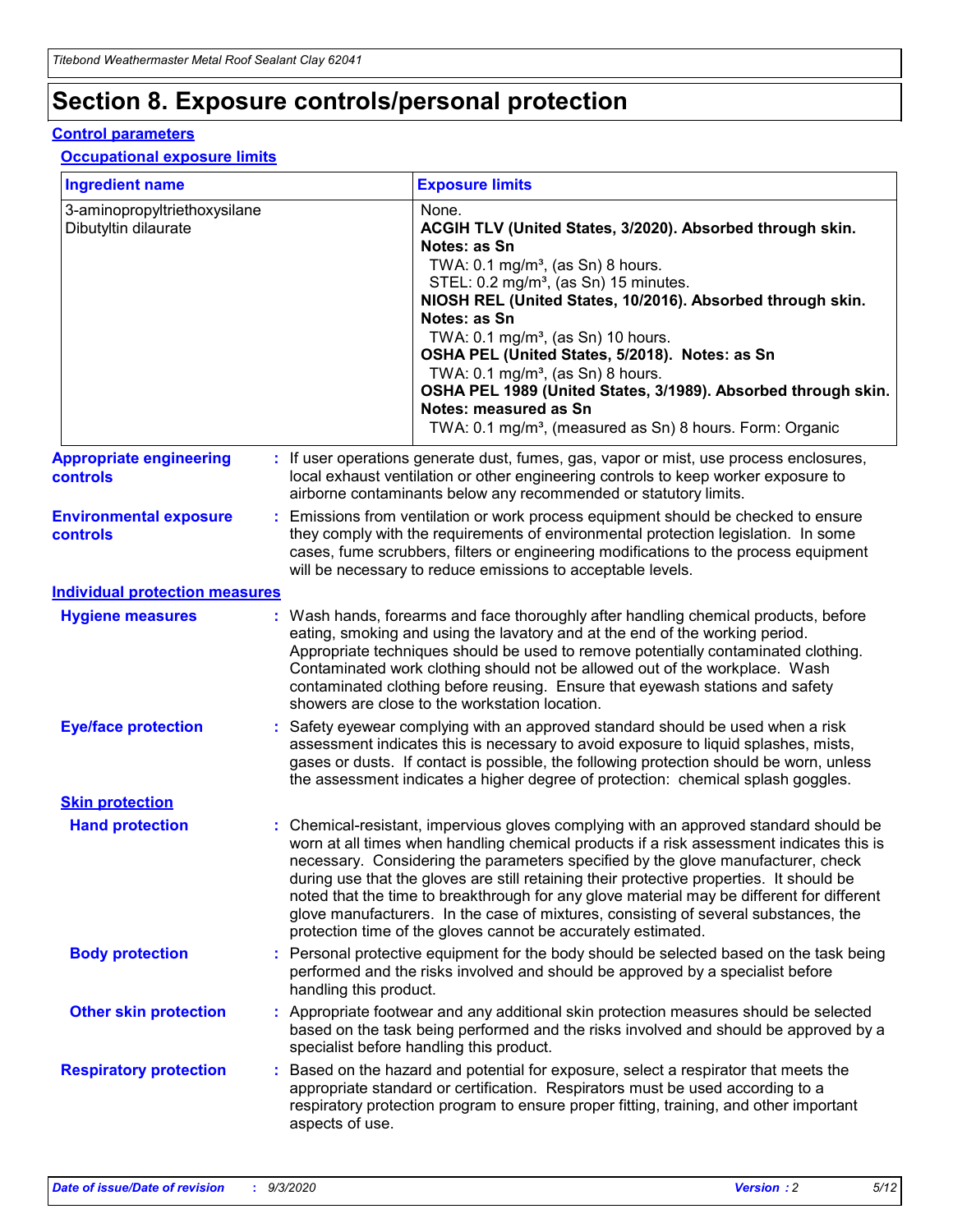### **Section 9. Physical and chemical properties**

#### **Appearance**

| <b>Physical state</b>                             | : Liquid. [Paste.]                                              |
|---------------------------------------------------|-----------------------------------------------------------------|
| <b>Color</b>                                      | Clay.                                                           |
| Odor                                              | Characteristic.                                                 |
| <b>Odor threshold</b>                             | Not available.                                                  |
| pH                                                | Not applicable.                                                 |
| <b>Melting point</b>                              | : Not available.                                                |
| <b>Boiling point</b>                              | : $>200^{\circ}$ C ( $>392^{\circ}$ F)                          |
| <b>Flash point</b>                                | Closed cup: >200°C (>392°F) [Setaflash.]                        |
| <b>Evaporation rate</b>                           | $:$ >1 (butyl acetate = 1)                                      |
| <b>Flammability (solid, gas)</b>                  | : Not available.                                                |
| Lower and upper explosive<br>(flammable) limits   | $:$ Not available.                                              |
| <b>VOC (less water, less</b><br>exempt solvents)  | : 0 g/l                                                         |
| <b>Volatility</b>                                 | $: 0\%$ (w/w)                                                   |
| <b>Vapor density</b>                              | Not available.                                                  |
| <b>Relative density</b>                           | $\frac{1}{2}$ 2.432                                             |
| <b>Solubility</b>                                 | Insoluble in the following materials: cold water and hot water. |
| <b>Solubility in water</b>                        | Not available.                                                  |
| <b>Partition coefficient: n-</b><br>octanol/water | : Not available.                                                |
| <b>Auto-ignition temperature</b>                  | : Not available.                                                |
| <b>Decomposition temperature</b>                  | $:$ Not available.                                              |
| <b>Viscosity</b>                                  | $:$ Not available.                                              |

### **Section 10. Stability and reactivity**

| <b>Reactivity</b>                            |    | : No specific test data related to reactivity available for this product or its ingredients.            |
|----------------------------------------------|----|---------------------------------------------------------------------------------------------------------|
| <b>Chemical stability</b>                    |    | : The product is stable.                                                                                |
| <b>Possibility of hazardous</b><br>reactions |    | : Under normal conditions of storage and use, hazardous reactions will not occur.                       |
| <b>Conditions to avoid</b>                   |    | : No specific data.                                                                                     |
| <b>Incompatible materials</b>                | ٠. | No specific data.                                                                                       |
| <b>Hazardous decomposition</b><br>products   | ÷. | Under normal conditions of storage and use, hazardous decomposition products should<br>not be produced. |

### **Section 11. Toxicological information**

#### **Information on toxicological effects**

#### **Acute toxicity**

| <b>Product/ingredient name</b> | <b>Result</b>           | <b>Species</b> | <b>Dose</b>                | <b>Exposure</b> |
|--------------------------------|-------------------------|----------------|----------------------------|-----------------|
| 3-aminopropyltriethoxysilane   | <b>ILD50 Dermal</b>     | Rabbit         | 4.29 g/kg                  |                 |
| Dibutyltin dilaurate           | ILD50 Oral<br>LD50 Oral | Rat<br>Rat     | $1.57$ g/kg<br>175 $mg/kg$ |                 |
|                                |                         |                |                            |                 |

**Irritation/Corrosion**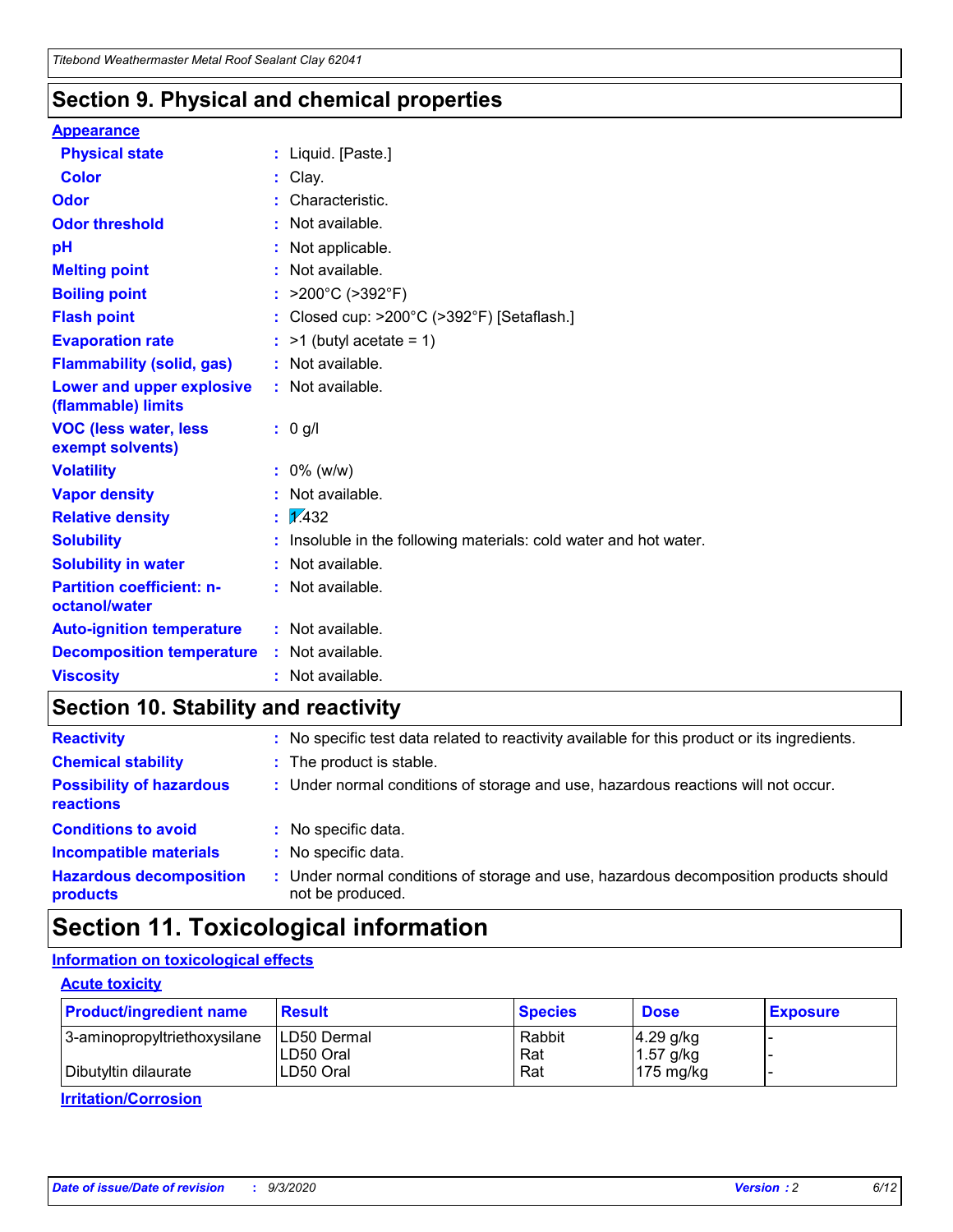# **Section 11. Toxicological information**

| <b>Product/ingredient name</b> | <b>Result</b>                 | <b>Species</b> | <b>Score</b> | <b>Exposure</b>    | <b>Observation</b> |
|--------------------------------|-------------------------------|----------------|--------------|--------------------|--------------------|
| 3-aminopropyltriethoxysilane   | Eyes - Mild irritant          | Rabbit         |              | $100 \text{ mg}$   |                    |
|                                | Eyes - Severe irritant        | Rabbit         |              | 24 hours 750       |                    |
|                                |                               |                |              | ug                 |                    |
|                                | <b>Skin - Severe irritant</b> | Rabbit         |              | 24 hours 5         | -                  |
| Dibutyltin dilaurate           | Eyes - Moderate irritant      | Rabbit         |              | mq<br>24 hours 100 |                    |
|                                |                               |                |              | mg                 |                    |
|                                | Skin - Severe irritant        | Rabbit         |              | 500 mg             |                    |

#### **Sensitization**

Not available.

#### **Mutagenicity**

Not available.

#### **Carcinogenicity**

Not available.

#### **Reproductive toxicity**

Not available.

#### **Teratogenicity**

Not available.

#### **Specific target organ toxicity (single exposure)**

Not available.

#### **Specific target organ toxicity (repeated exposure)**

| <b>Name</b>                                                                         |                                                                            | <b>Category</b>                                     | <b>Route of</b><br>exposure | <b>Target organs</b> |  |  |
|-------------------------------------------------------------------------------------|----------------------------------------------------------------------------|-----------------------------------------------------|-----------------------------|----------------------|--|--|
| Dibutyltin dilaurate                                                                |                                                                            | Category 1                                          | -                           | respiratory system   |  |  |
| <b>Aspiration hazard</b><br>Not available.                                          |                                                                            |                                                     |                             |                      |  |  |
| <b>Information on the likely</b><br>routes of exposure                              | : Not available.                                                           |                                                     |                             |                      |  |  |
| <b>Potential acute health effects</b>                                               |                                                                            |                                                     |                             |                      |  |  |
| <b>Eye contact</b>                                                                  | : May cause eye irritation.                                                |                                                     |                             |                      |  |  |
| <b>Inhalation</b>                                                                   |                                                                            | : No known significant effects or critical hazards. |                             |                      |  |  |
| <b>Skin contact</b>                                                                 |                                                                            | : May cause skin irritation.                        |                             |                      |  |  |
| <b>Ingestion</b>                                                                    |                                                                            | : No known significant effects or critical hazards. |                             |                      |  |  |
| <b>Symptoms related to the physical, chemical and toxicological characteristics</b> |                                                                            |                                                     |                             |                      |  |  |
| <b>Eye contact</b>                                                                  | irritation<br>watering<br>redness                                          | : Adverse symptoms may include the following:       |                             |                      |  |  |
| <b>Inhalation</b>                                                                   | reduced fetal weight<br>increase in fetal deaths<br>skeletal malformations | : Adverse symptoms may include the following:       |                             |                      |  |  |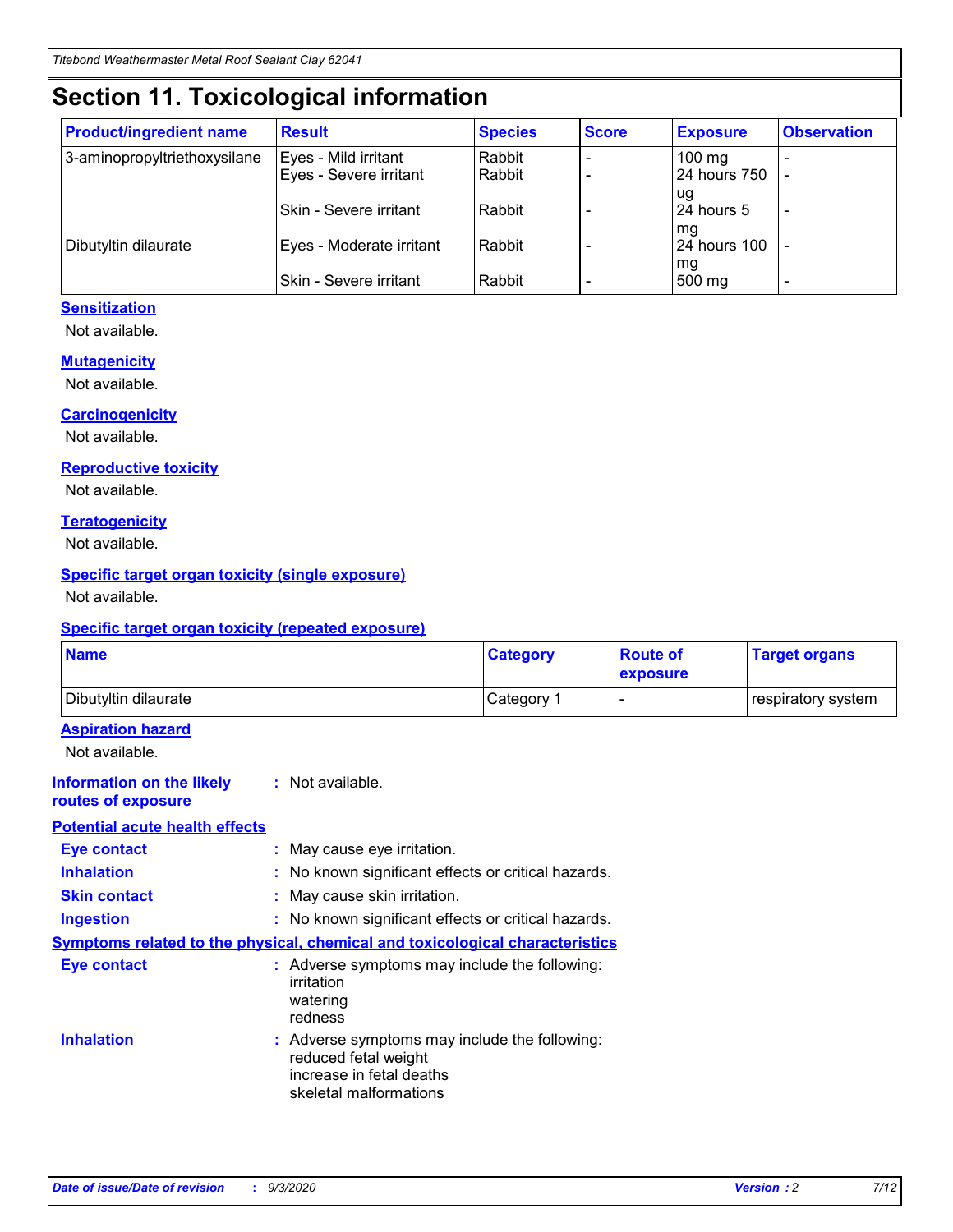*Titebond Weathermaster Metal Roof Sealant Clay 62041*

# **Section 11. Toxicological information**

| <b>Skin contact</b>                     | : Adverse symptoms may include the following:<br>irritation                                                                 |  |
|-----------------------------------------|-----------------------------------------------------------------------------------------------------------------------------|--|
|                                         | redness                                                                                                                     |  |
|                                         | reduced fetal weight<br>increase in fetal deaths                                                                            |  |
|                                         | skeletal malformations                                                                                                      |  |
| <b>Ingestion</b>                        | : Adverse symptoms may include the following:<br>reduced fetal weight<br>increase in fetal deaths<br>skeletal malformations |  |
|                                         | Delayed and immediate effects and also chronic effects from short and long term exposure                                    |  |
| <b>Short term exposure</b>              |                                                                                                                             |  |
| <b>Potential immediate</b><br>effects   | : Not available.                                                                                                            |  |
| <b>Potential delayed effects</b>        | : Not available.                                                                                                            |  |
| <b>Long term exposure</b>               |                                                                                                                             |  |
| <b>Potential immediate</b><br>effects   | : Not available.                                                                                                            |  |
| <b>Potential delayed effects</b>        | : Not available.                                                                                                            |  |
| <b>Potential chronic health effects</b> |                                                                                                                             |  |
| Not available.                          |                                                                                                                             |  |
| <b>General</b>                          | Once sensitized, a severe allergic reaction may occur when subsequently exposed to<br>very low levels.                      |  |
| <b>Carcinogenicity</b>                  | : No known significant effects or critical hazards.                                                                         |  |
| <b>Mutagenicity</b>                     | : No known significant effects or critical hazards.                                                                         |  |
| <b>Teratogenicity</b>                   | May damage the unborn child.                                                                                                |  |
| <b>Developmental effects</b>            | : No known significant effects or critical hazards.                                                                         |  |
| <b>Fertility effects</b>                | May damage fertility.                                                                                                       |  |
| <b>Numerical measures of toxicity</b>   |                                                                                                                             |  |
| <b>Acute toxicity estimates</b>         |                                                                                                                             |  |
| الملحلة والمستحقق فالمرابط              |                                                                                                                             |  |

Not available.

# **Section 12. Ecological information**

#### **Toxicity**

| <b>Product/ingredient name</b> | <b>Result</b>                                       | <b>Species</b>               | <b>Exposure</b>       |
|--------------------------------|-----------------------------------------------------|------------------------------|-----------------------|
| Dibutyltin dilaurate           | $ CC50>3$ mg/l<br>Chronic EC10 > 2 mg/l Fresh water | Algae<br>Algae - Desmodesmus | 72 hours<br>196 hours |
|                                |                                                     | <b>I</b> subspicatus         |                       |

#### **Persistence and degradability**

| <b>Product/ingredient name</b> | <b>Test</b>                                                                    | <b>Result</b>  |                   | <b>Dose</b> | <b>Inoculum</b>         |
|--------------------------------|--------------------------------------------------------------------------------|----------------|-------------------|-------------|-------------------------|
| Dibutyltin dilaurate           | OECD 301F<br>Ready<br>Biodegradability -<br>Manometric<br>Respirometry<br>Test | 23 % - 28 days |                   |             |                         |
| <b>Product/ingredient name</b> | <b>Aquatic half-life</b>                                                       |                | <b>Photolysis</b> |             | <b>Biodegradability</b> |
| Dibutyltin dilaurate           |                                                                                |                |                   |             | <b>Inherent</b>         |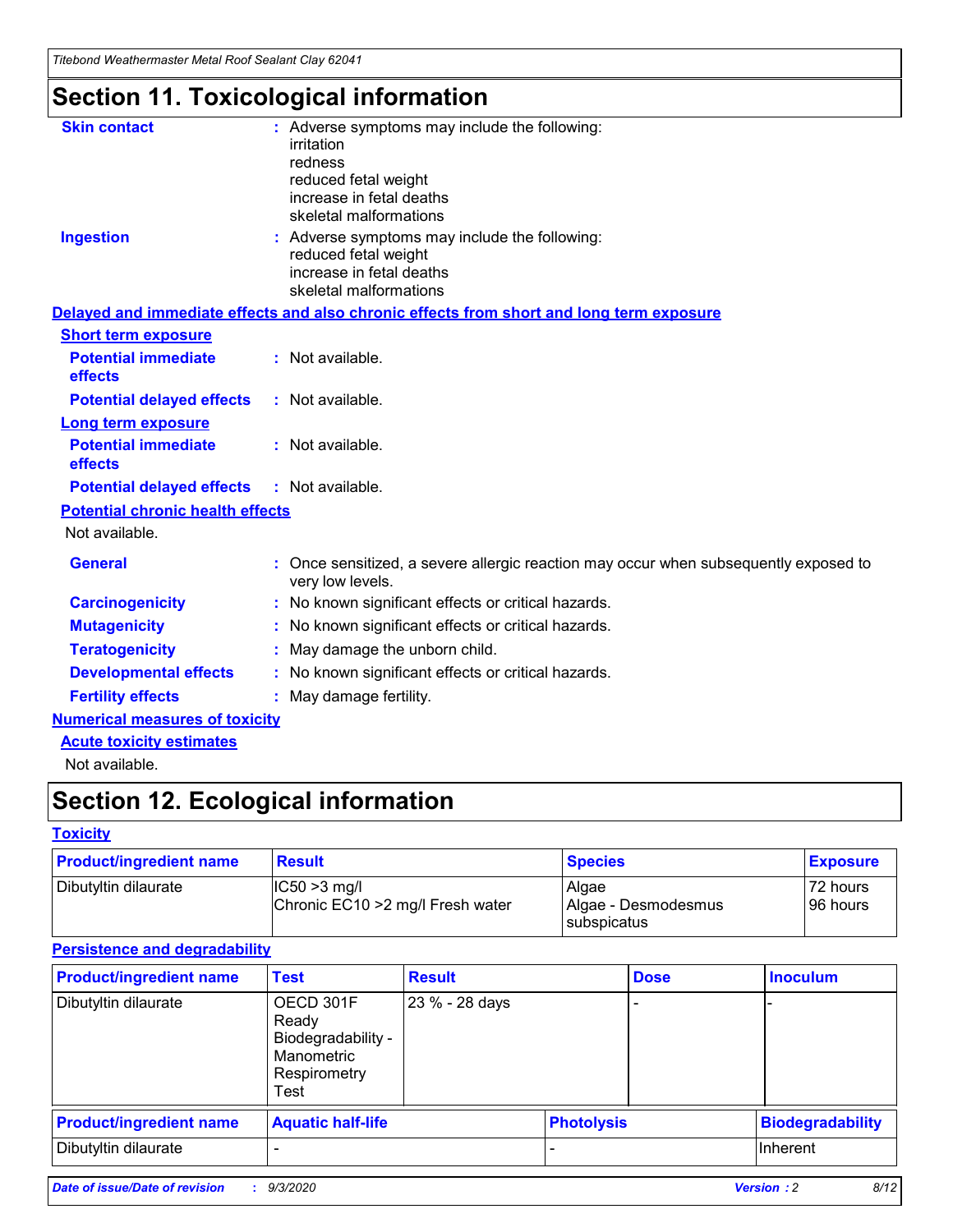# **Section 12. Ecological information**

#### **Bioaccumulative potential**

| <b>Product/ingredient name</b> | $LoaPow$ | <b>BCF</b> | <b>Potential</b> |
|--------------------------------|----------|------------|------------------|
| 3-aminopropyltriethoxysilane   | 1.7      | 3.4        | low              |
| Dibutyltin dilaurate           | 4.44     | 2.91       | low              |

#### **Mobility in soil**

| INVMIILV III JVII                                       |                                                     |
|---------------------------------------------------------|-----------------------------------------------------|
| <b>Soil/water partition</b><br><b>coefficient (Koc)</b> | : Not available.                                    |
| <b>Other adverse effects</b>                            | : No known significant effects or critical hazards. |

# **Section 13. Disposal considerations**

**Disposal methods :**

The generation of waste should be avoided or minimized wherever possible. Disposal of this product, solutions and any by-products should at all times comply with the requirements of environmental protection and waste disposal legislation and any regional local authority requirements. Dispose of surplus and non-recyclable products via a licensed waste disposal contractor. Waste should not be disposed of untreated to the sewer unless fully compliant with the requirements of all authorities with jurisdiction. Waste packaging should be recycled. Incineration or landfill should only be considered when recycling is not feasible. This material and its container must be disposed of in a safe way. Care should be taken when handling emptied containers that have not been cleaned or rinsed out. Empty containers or liners may retain some product residues. Avoid dispersal of spilled material and runoff and contact with soil, waterways, drains and sewers.

### **Section 14. Transport information**

|                                      | <b>DOT</b><br><b>Classification</b> | <b>TDG</b><br><b>Classification</b> | <b>Mexico</b><br><b>Classification</b> | <b>ADR/RID</b>           | <b>IMDG</b>              | <b>IATA</b>    |
|--------------------------------------|-------------------------------------|-------------------------------------|----------------------------------------|--------------------------|--------------------------|----------------|
| <b>UN number</b>                     | Not regulated.                      | Not regulated.                      | Not regulated.                         | Not regulated.           | Not regulated.           | Not regulated. |
| <b>UN proper</b><br>shipping name    |                                     |                                     |                                        |                          |                          |                |
| <b>Transport</b><br>hazard class(es) |                                     | $\overline{\phantom{0}}$            | $\qquad \qquad \blacksquare$           | $\overline{\phantom{0}}$ | $\overline{\phantom{0}}$ |                |
| <b>Packing group</b>                 |                                     |                                     |                                        |                          |                          |                |
| <b>Environmental</b><br>hazards      | No.                                 | No.                                 | No.                                    | No.                      | No.                      | No.            |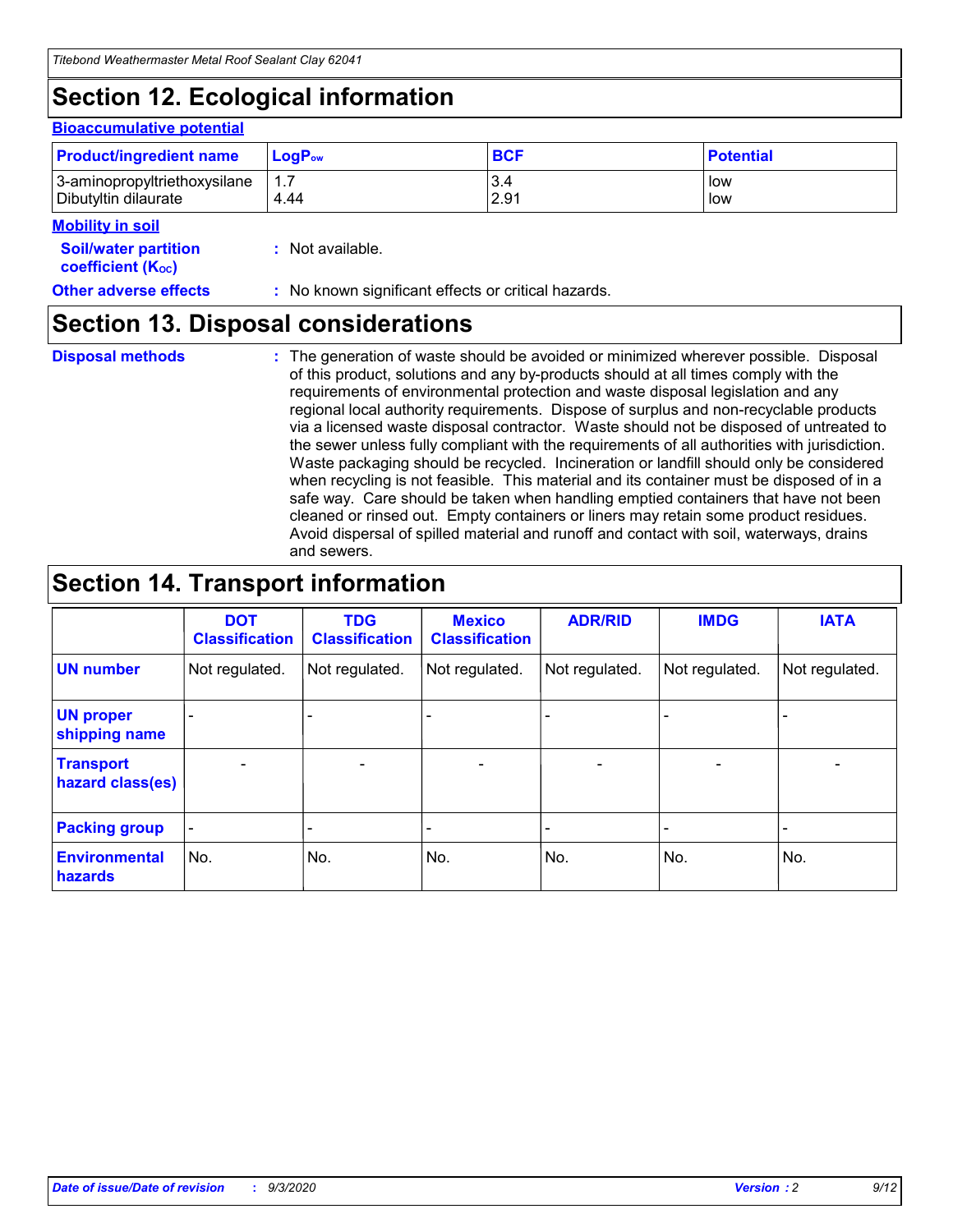### **Section 15. Regulatory information**

#### **U.S. Federal regulations**

#### **SARA 302/304**

#### **Composition/information on ingredients**

No products were found.

| SARA 304 RQ | Not applicable. |
|-------------|-----------------|
|-------------|-----------------|

#### **SARA 311/312**

#### **Classification :** EYE IRRITATION - Category 2B SKIN SENSITIZATION - Category 1 TOXIC TO REPRODUCTION - Category 1B HNOC - Product generates methanol during cure.

#### **Composition/information on ingredients**

| <b>Name</b>                  | $\frac{9}{6}$ | <b>Classification</b>                                                                                                                                                                                                                                                                                      |
|------------------------------|---------------|------------------------------------------------------------------------------------------------------------------------------------------------------------------------------------------------------------------------------------------------------------------------------------------------------------|
| 3-aminopropyltriethoxysilane | $\leq$ 3      | <b>FLAMMABLE LIQUIDS - Category 4</b><br><b>ACUTE TOXICITY (oral) - Category 4</b><br><b>SKIN IRRITATION - Category 2</b><br>EYE IRRITATION - Category 2A                                                                                                                                                  |
| Dibutyltin dilaurate         | ≤0.3          | <b>ACUTE TOXICITY (oral) - Category 3</b><br>SKIN CORROSION - Category 1C<br>SERIOUS EYE DAMAGE - Category 1<br>SKIN SENSITIZATION - Category 1<br><b>GERM CELL MUTAGENICITY - Category 2</b><br>TOXIC TO REPRODUCTION - Category 1B<br>SPECIFIC TARGET ORGAN TOXICITY (REPEATED<br>EXPOSURE) - Category 1 |

#### **State regulations**

**Massachusetts :**

: None of the components are listed.

**New York :** None of the components are listed.

**New Jersey :** None of the components are listed.

**Pennsylvania :** None of the components are listed.

#### **California Prop. 65**

WARNING: This product can expose you to methanol, which is known to the State of California to cause birth defects or other reproductive harm. For more information go to www.P65Warnings.ca.gov.

| Ingredient name | No significant risk Maximum<br>level | acceptable dosage<br><b>level</b> |
|-----------------|--------------------------------------|-----------------------------------|
| I methanol      |                                      | Yes.                              |

#### **International regulations**

**Chemical Weapon Convention List Schedules I, II & III Chemicals** Not listed.

#### **Montreal Protocol**

Not listed.

**Stockholm Convention on Persistent Organic Pollutants**

Not listed.

#### **UNECE Aarhus Protocol on POPs and Heavy Metals** Not listed.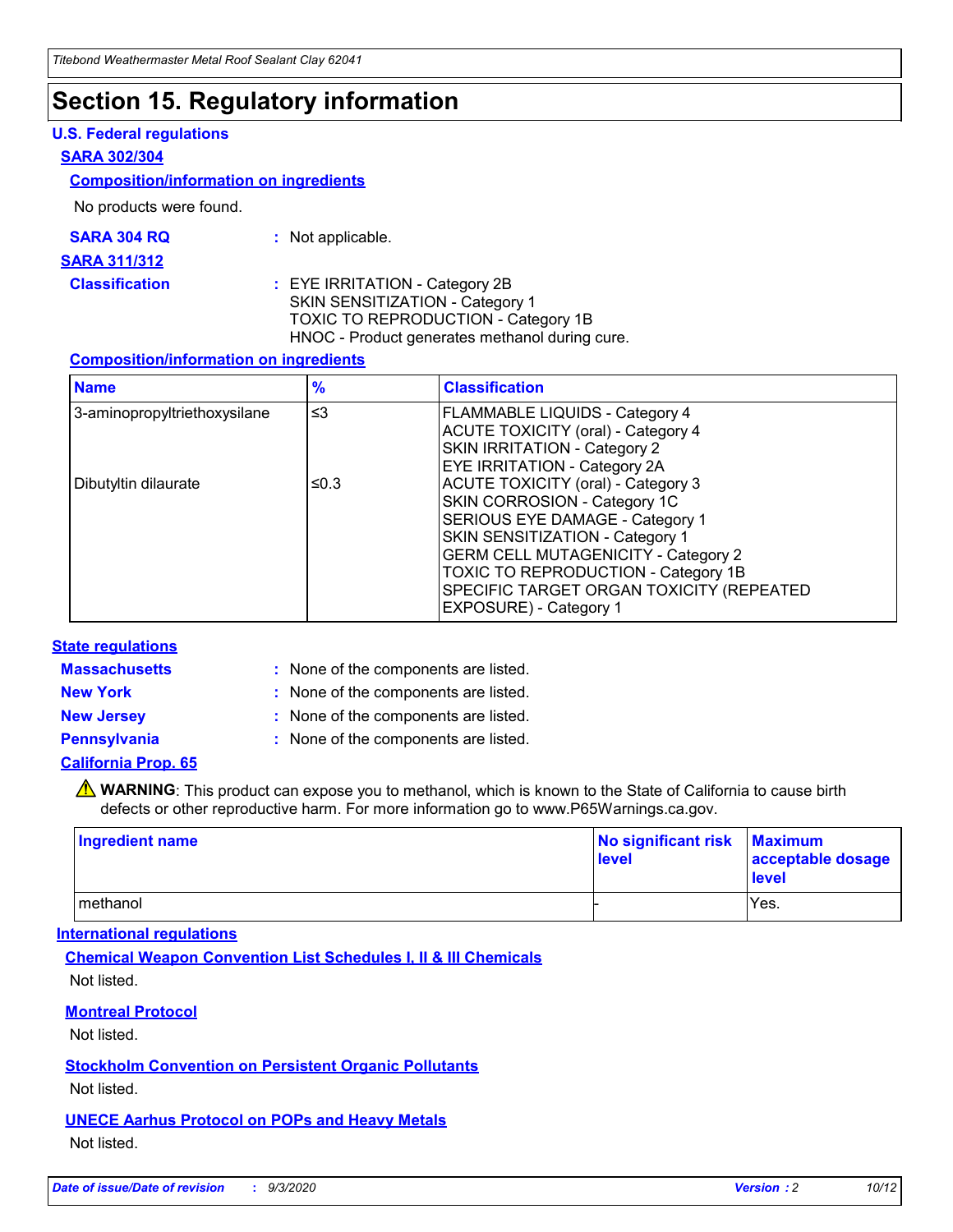# **Section 15. Regulatory information**

#### **Inventory list**

- 
- **China :** Not determined.

**United States TSCA 8(b) inventory**

**:** All components are active or exempted.

# **Section 16. Other information**





**Caution: HMIS® ratings are based on a 0-4 rating scale, with 0 representing minimal hazards or risks, and 4 representing significant hazards or risks. Although HMIS® ratings and the associated label are not required on SDSs or products leaving a facility under 29 CFR 1910.1200, the preparer may choose to provide them. HMIS® ratings are to be used with a fully implemented HMIS® program. HMIS® is a registered trademark and service mark of the American Coatings Association, Inc.**

**The customer is responsible for determining the PPE code for this material. For more information on HMIS® Personal Protective Equipment (PPE) codes, consult the HMIS® Implementation Manual.**

**National Fire Protection Association (U.S.A.)**



**Reprinted with permission from NFPA 704-2001, Identification of the Hazards of Materials for Emergency Response Copyright ©1997, National Fire Protection Association, Quincy, MA 02269. This reprinted material is not the complete and official position of the National Fire Protection Association, on the referenced subject which is represented only by the standard in its entirety.**

**Copyright ©2001, National Fire Protection Association, Quincy, MA 02269. This warning system is intended to be interpreted and applied only by properly trained individuals to identify fire, health and reactivity hazards of chemicals. The user is referred to certain limited number of chemicals with recommended classifications in NFPA 49 and NFPA 325, which would be used as a guideline only. Whether the chemicals are classified by NFPA or not, anyone using the 704 systems to classify chemicals does so at their own risk.**

#### **Procedure used to derive the classification**

| <b>Classification</b>                                                                                                | <b>Justification</b>                                  |
|----------------------------------------------------------------------------------------------------------------------|-------------------------------------------------------|
| <b>EYE IRRITATION - Category 2B</b><br><b>SKIN SENSITIZATION - Category 1</b><br>TOXIC TO REPRODUCTION - Category 1B | Expert judgment<br>Expert judgment<br>Expert judgment |
| <b>History</b>                                                                                                       |                                                       |

| .                                 |             |
|-----------------------------------|-------------|
| Date of printing                  | : 4/22/2022 |
| Date of issue/Date of<br>revision | : 9/3/2020  |
| Date of previous issue            | : 9/3/2020  |
| <b>Version</b>                    | $\cdot$ 2   |
|                                   |             |